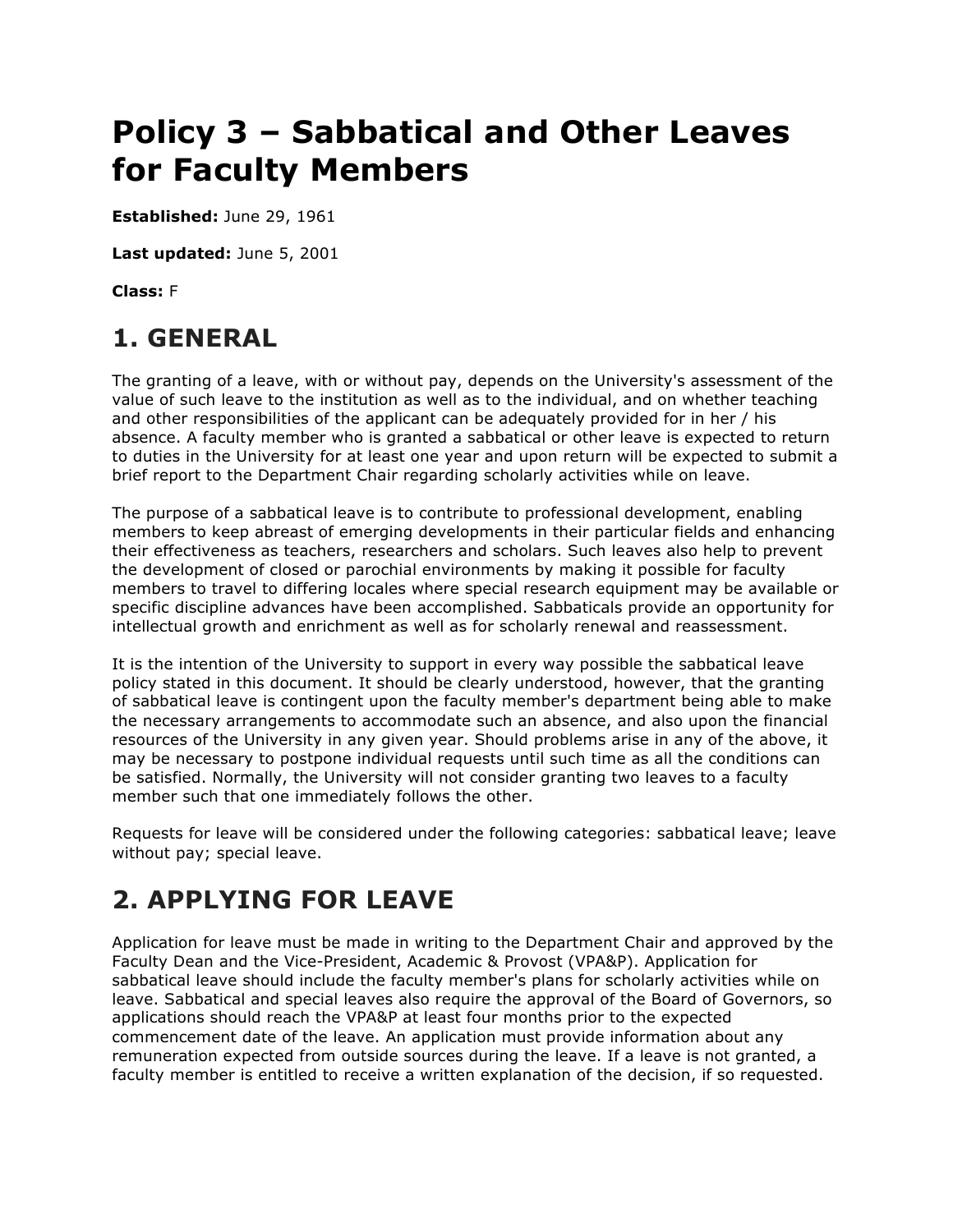### **3. SABBATICAL LEAVE**

 Sabbatical leave may be granted for a period of up to, but not exceeding, twelve months. The University will continue salary payments to the grantee, subject to the terms outlined below.

 Faculty members are eligible to apply for a regular sabbatical leave (either a half-year leave at full salary or a full-year leave at 85% salary) to be taken after six years, full-time (including 12 terms teaching) in the professorial ranks.

 "Half-year leave" shall mean leave from normal teaching duties for one term (approximately four months) of the two teaching terms normally required in a 12-month period plus one-half of a non-teaching term. Salary will continue at the individual's normal annual rate.

 "Full-year leave" shall mean leave from normal teaching duties for the two teaching terms normally required in a 12-month period plus one full non-teaching term. Salary will continue at 85% of the individual's normal annual rate.

 Sabbatical leave is subject to the condition that if a faculty member is eligible to apply for regular sabbatical leave and such leave is deferred by the individual, in consultation with the Department Chair, the additional time served, up to a maximum of three years, may be applied toward eligibility for a succeeding sabbatical leave or may be used to enhance the 85% salary of a current full-year sabbatical leave at the rate of one-twelfth of the normal salary for each extra year of service credit. Total income from the University may not exceed 100% of the normal salary for the year. If deferral is at the request of the University, the three-year limit on additional service credit does not apply.

 An "early sabbatical" leave may be awarded after a minimum of three years, full-time (including six terms teaching) in the professorial ranks. Early sabbaticals are half-year leaves at 85% salary and consume credit for three years of service. For early sabbaticals, unused years of service credit count toward subsequent sabbatical leaves, and may not be taken in terms of salary equivalent.

 Faculty members holding probationary appointments may apply for a special early sabbatical at full salary rather than at 85% of salary; this sabbatical would normally be completed during the fourth year of probationary appointment.

 Where faculty members have assumed substantial administrative responsibilities (e.g. Deans, Associate Deans, Department Chairs) for an extended period (usually four or five years) or in other exceptional circumstances, the University, at the discretion of the Vice- President, Academic & Provost, may waive the normal service requirement or the normal restriction against granting two consecutive leaves to a faculty member. Faculty members with substantial administrative duties will accrue administrative credit in addition to the normal service credit. Administrative credits do not count toward eligibility for sabbatical, but may be used for sabbatical salary enhancement at the rate of one-twelfth of the normal salary for each year of administrative service; total income from the University may not exceed the individual's normal annual salary. Unused administrative credit may be used for salary enhancement toward a subsequent sabbatical but is otherwise forfeited.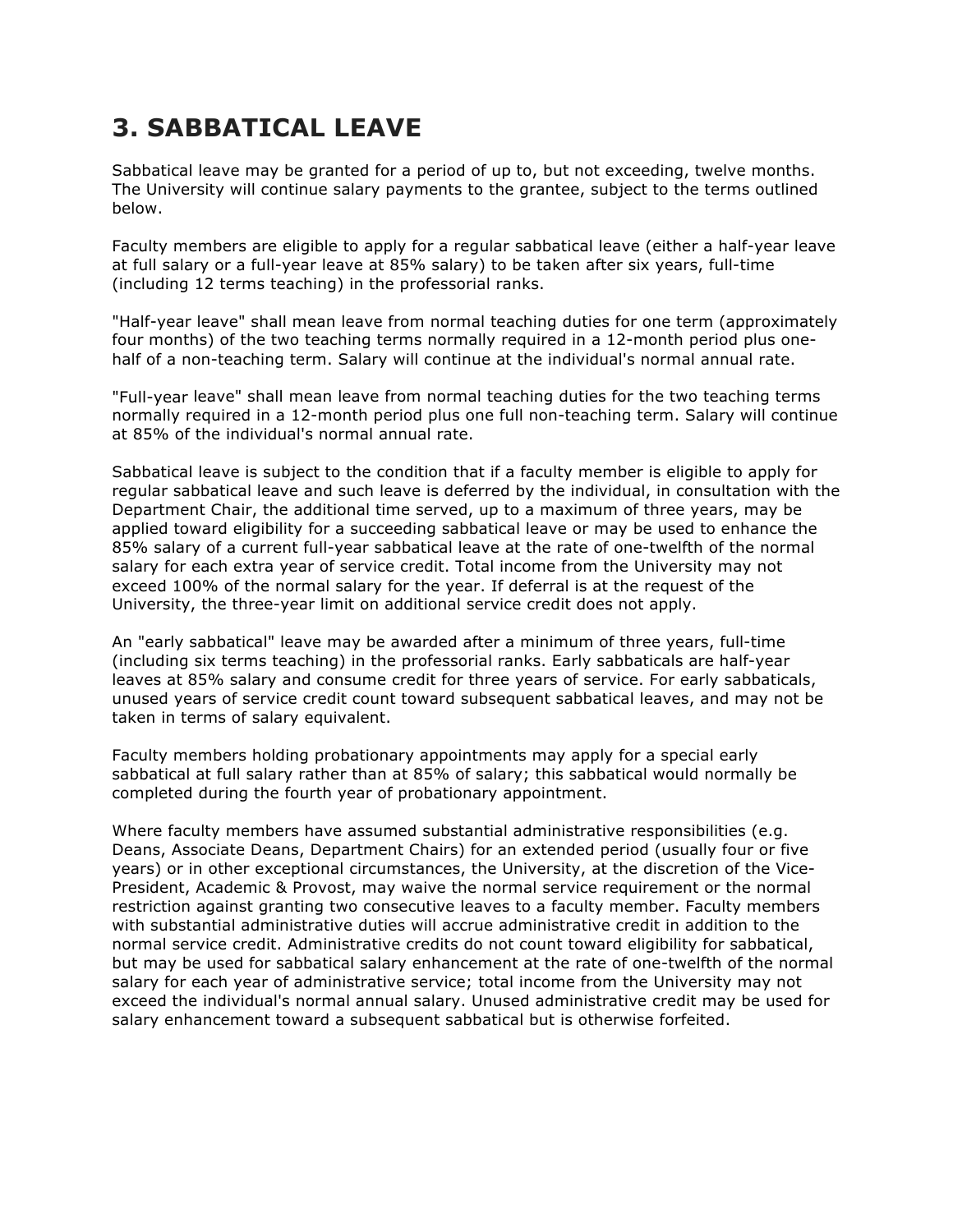#### **NOTES**

- 1. When applying for sabbatical leave, faculty members are advised to inquire through their Department Chairs regarding the possibility of combining the leave with non- teaching terms (to the extent of not more than twelve consecutive months off campus, or not more than eight consecutive months in the case of an "early sabbatical") and regarding the procedures to apply for a University-funded research grant for an amount up to but not exceeding the entitlements for salary payments grant will be treated as for leave without pay. indicated above. For purposes of pension and insurance benefits, such a research
- 2. Although only those in the professorial ranks are eligible to apply for sabbatical include one-half the regular credit for up to four years of service as a full-time UW Lecturer. Such credit is to be applied to an individual's first sabbatical leave only. leave, in determining eligibility and service credit, the calculation should normally
- 3. Sabbatical credits for those on reduced or fractional-load appointments are earned in the normal six-year period, but prorated in the same way as the work load. For example, a faculty member on two-thirds load would earn either a six-month sabbatical leave at normal salary (i.e., two-thirds of nominal salary) or a twelve-month sabbatical leave at 85% of normal salary, after six years of service.
- 4. The requirement for completing twelve terms of teaching may be waived in the case of faculty members who hold special fellowships (e.g. Killam, Sloan, Steacie) which free them of teaching duties to devote time to research. These faculty members will be eligible to apply for sabbatical leave after six years of full-time service to the University, including the years spent as Fellows.

# **4. OTHER LEAVES**

 Faculty members who wish to devote increased time to family or other outside interests during a portion of their careers should consult Policy 59 (Reduced Workload).

#### *Leave Without Pay*

 Requests from faculty members for periods of up to one year will be considered on an individual basis; normally, such leaves are not granted during probationary terms. When for each of the two normally required four-month regular teaching terms in any one year. In exceptional cases, a leave without pay may be renewed, on application, for a second year. leave without pay is granted, salary will be withheld at the rate of six months without pay

#### *Special Leaves*

 At the discretion of the President, with the approval of the Board of Governors, special UW guidelines *re* "Political Leaves" have been developed and are attached to this policy as leave, with individual arrangements regarding both duration and salary, may be granted. appendix A.

 *Pregnancy, Adoption and Parental Leaves* are addressed in Policy 14.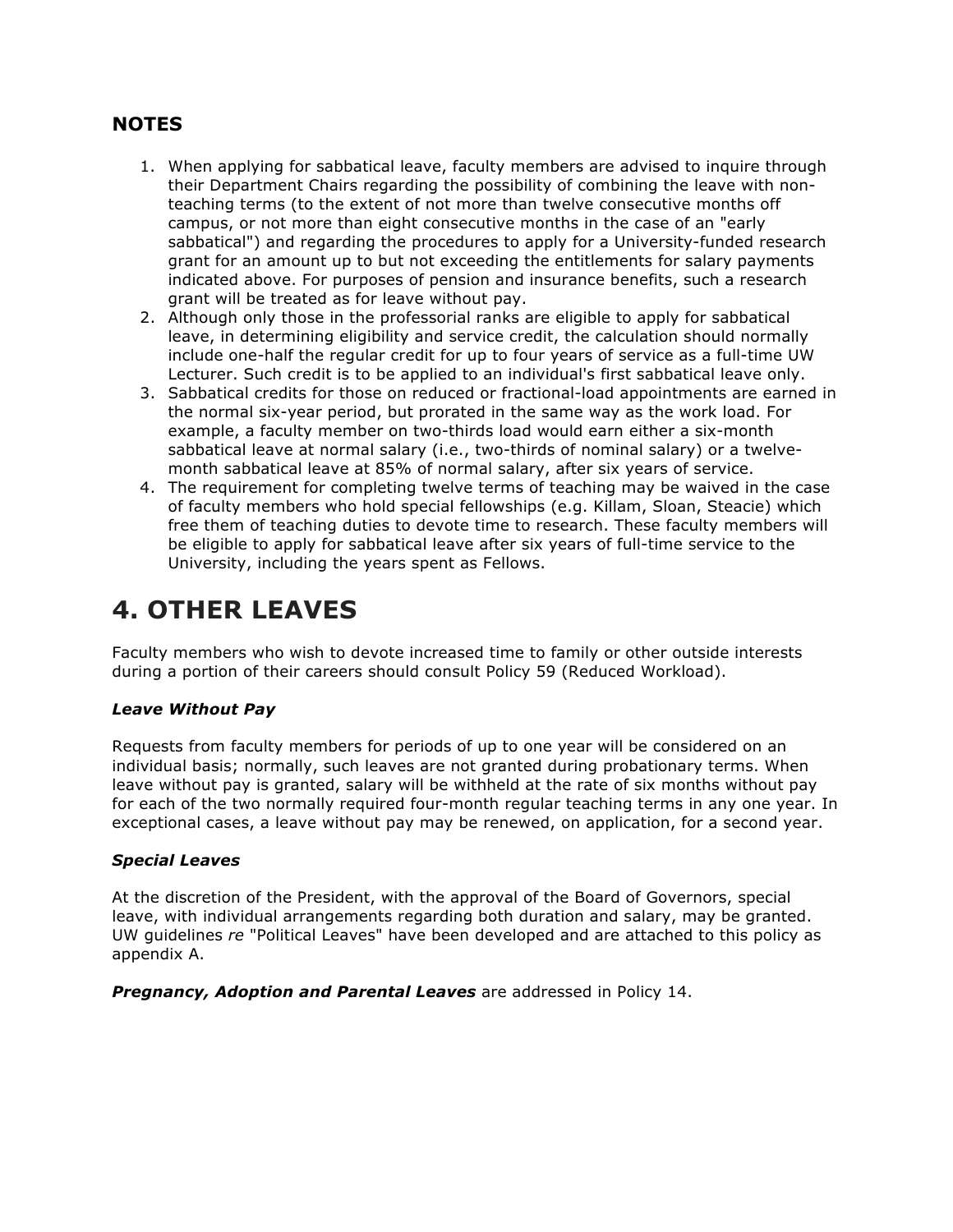### **5. BENEFITS STATUS DURING SABBATICAL AND OTHER LEAVES**

 Members must continue their benefits (OHIP, Supplementary Sickness and Accident, Group Life Insurance, Long Term Disability) coverage during the period of leave. The cost of continuing the benefits coverage will normally be shared in the same manner as that of an active member. As a condition of approval for a leave without pay, post-dated cheques, to cover the portion of premiums normally paid by the member, must be left in the Records Section of Human Resources prior to the beginning of the leave.

 If the member continues to receive full or part salary from the University during the absence, the member's share of the cost of benefits will be deducted from the salary in the usual manner. Should the University policy determining cost-sharing arrangements, or government or University benefits change during the absence, cost-sharing arrangements may be changed accordingly.

### *Retirement Benefits*

 During a fully paid absence, participation in the UW Pension Plan must be continued and the member's contributions will be deducted from salary in the usual manner. During a sabbatical or other leave, participation in the Pension Plan must be continued at a level determined by the member's salary during the absence and deductions based on the reduced salary will be made in the usual manner.

 Since pension at retirement can be substantially affected by a loss of pension credit during a sabbatical or leave without pay, consideration should be given by members to maintaining their contributions to the Pension Plan if allowed by CCRA rules during such absence at the order to maintain full years of service credit. Such an arrangement can be made. The member is urged to discuss this matter with Human Resources at the earliest possible time prior to the period of absence. level at which they would have made contributions had they been receiving full salary in

# **APPENDIX A**

### **UW GUIDELINES** *re* **"POLITICAL LEAVES"**

 The University of Waterloo recognizes that, from time to time, employees may wish to participate in the public life of Canada, a province or a municipality by running for and holding public elective office. For purposes of these guidelines, a public elective office shall Regional) councillor, mayor of a municipality, member of a Board of Education or other  office filled by a vote conducted under the Ontario *Municipal Elections Act.*  include Member of Parliament, Member of a Provincial Parliament, municipal (including

 The University hereby acknowledges this role by adopting a set of practices which is both supportive of this activity and as fair as possible to employees, their colleagues and the University. Moreover, such practices will apply regardless of the partisan affiliations or political beliefs of such employees.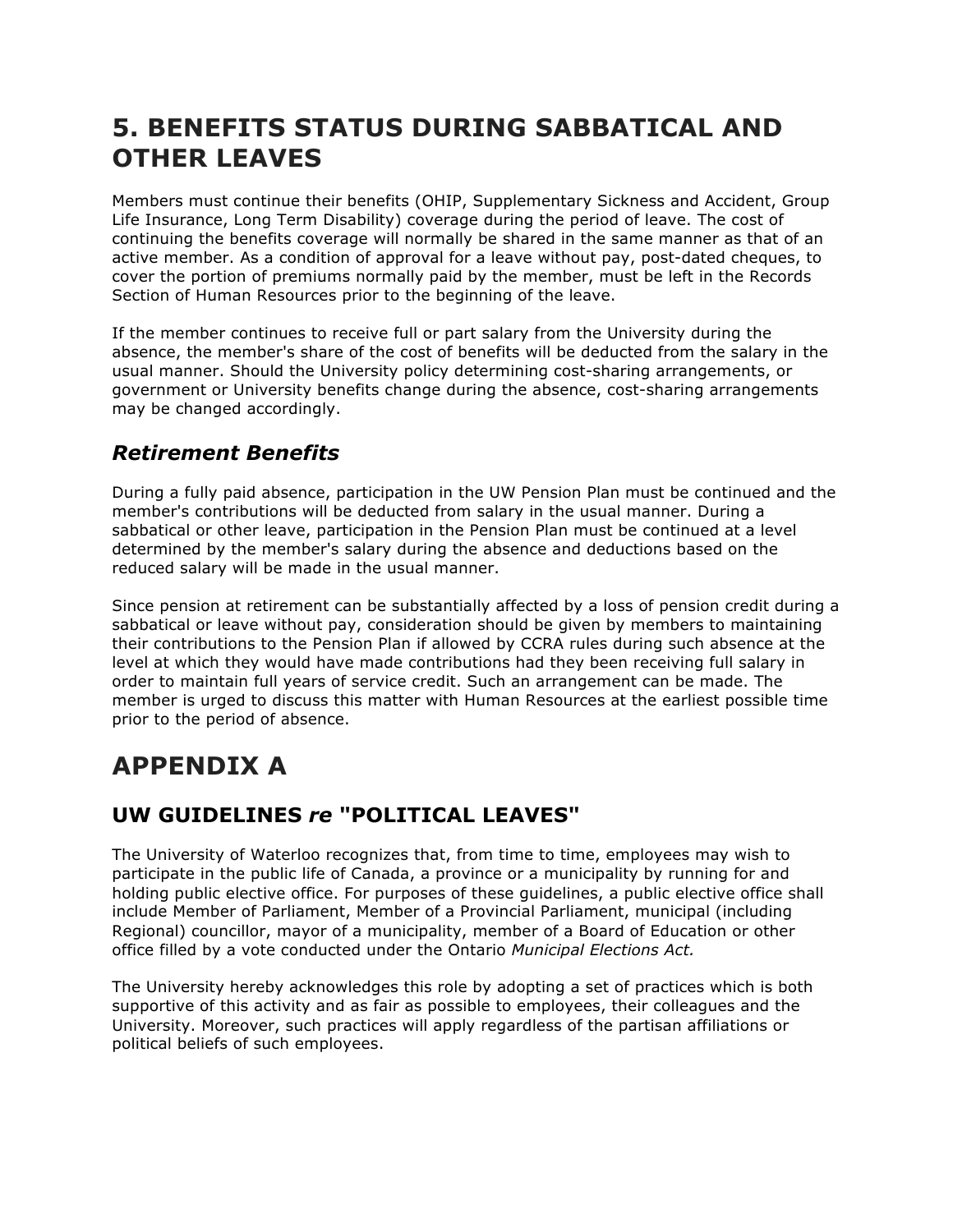#### **1. ELIGIBILITY**

These guidelines apply only to faculty and staff with continuing appointments.

### **2. INITIATION**

 Any employee who intends to become a candidate for any public elective office shall notify her/his Chair or supervisor of this decision at the earliest feasible date. The candidate shall consult with the Chair or supervisor about the possible impact of the candidacy on the performance of duties, both during the campaign period and over the longer term in the event of success in the election.

 The Chair or supervisor and the candidate should reach an understanding as quickly as possible about the performance of the candidate's University responsibilities during the election campaign, including the timing of any leave of absence requested (see section 3), and during the term of office of the position being sought. Such an understanding is to be confirmed in a joint memorandum which will be sent as a recommendation to the appropriate senior administrative officer (e.g. Dean, in the case of a faculty member; Associate Provost, in the case of a staff member) whose primary responsibility is to ensure that the arrangements made are fair to all concerned. Basic information should also be communicated at that time to other employees in the candidate's department.

#### **3. LEAVES FOR CAMPAIGNING**

 An official candidate for a seat in the House of Commons or a provincial legislature should normally be granted a leave without pay for the purposes of campaigning; the candidate's pension and benefit arrangements are described in Leave of Absence Policies 3 and 39. The period of leave for campaigning will normally begin after the issuance of writs and cover the period between nomination day and polling day; if at all possible, the leave should extend until one week after polling day. In federal elections, a leave for campaigning would normally be no more than 50 days and no less than 28 days (the close of nominations). In provincial elections, nomination day may be from 23 to 60 days after writs are issued; as a result, a leave might be as long as 74 days or as short as 14 days (the close of nominations).

 Employees who intend to seek election to municipal office (including Boards of Education) normally do not require a leave for campaigning. Instead, some flexibility should be sought, where necessary and where possible, in the performance of regular University duties during the last three weeks before polling day. Possibilities include partial unpaid leave of absence, time off in lieu of overtime, flextime arrangements or the use of vacation.

 Note: Whether as a candidate for or holder of a public elective office, an employee shall not speak as a representative of the University of Waterloo.

#### **4. STATUS WHILE HOLDING ELECTIVE OFFICE**

 Candidates elected to serve in the House of Commons or the Ontario Legislature will normally be granted leave without pay for the life of that Parliament, up to and including polling day for the subsequent Parliament. If the employee is re-elected to serve in successive Parliaments, he/she will be required to apply for a further leave which will be granted, unless the total number of consecutive years of leave would exceed six. If an employee continues to serve in such an office after the expiry of a University-granted leave,